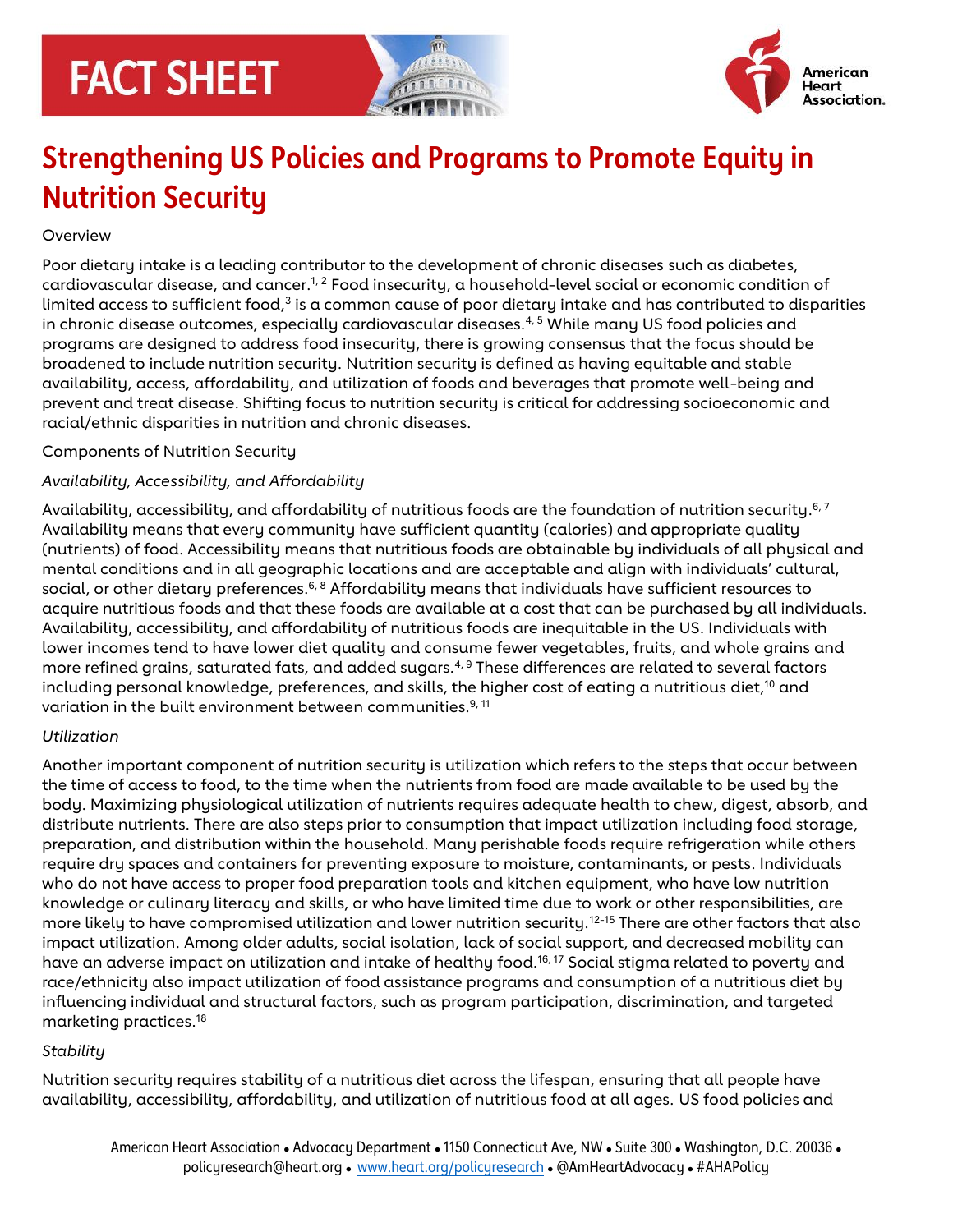#### **Fact Sheet: Nutrition Security in the United States**

programs help to ensure stable access to nutritious food for several populations; however, there are numerous gaps within and between these programs that create barriers to nutrition stability. For example, in the Supplemental Nutrition Assistance Program (SNAP), states are required to issue benefits to eligible households once a month. The evidence suggests that many families spend most of their benefits within the first week of receipt, running out of benefits at the end of the month.<sup>19</sup> Similar gaps also exist within food assistance programs aimed at children. In the summer, children are at a higher risk for food insecurity because they do not have access to the National School Lunch Program and the School Breakfast Program. Nutrition is important at every stage of life; however, early childhood is especially important because it provides an opportunity for developing long-term healthy eating habits that track into adulthood.<sup>20</sup>

#### Recommendations for Improving Nutrition Security

More effort is needed to improve the reach and sustainability of federal, state, and community policies and programs, while maintaining equity and dignity of participants. The American Heart Association has examined some of the policies and programs with the largest reach and provided recommendations, based on existing evidence and expert consensus, for strategies that could increase their impact on nutrition security. Recommendations include:

- Extending WIC eligibility for children from ages 5 to age 6 to address the gap in nutrition assistance prior to entering kindergarten.<sup>21</sup>
- Expand access of school meals, including breakfast, lunch and summer meal programs to all children through universal free meals. $^{22}$
- Increasing federal funding to expand access to all eligible older adults by reducing lengthy waitlists and eliminating meal costs. Expand options to include more culturally appropriate food.
- Providing CMS funding to improve nutrition through specific interventions (e.g., medically tailored meals or groceries, produce prescriptions) to prevent and treat chronic disease.<sup>23, 24</sup>
- Making permanent the recent expansion of online SNAP purchasing during the COVID-19 pandemic.

The Association's recommendations for improving nutrition security in the US are guided by several overarching principles for food assistance programs and policies:

- Emphasizing nutritional quality
- Improving reach
- Ensuring optimal utilization
- Improving coordination across programs
- Ensuring stability of access to programs across the life course
- Ensuring equity and dignity for access and utilization.

#### The Association Advocates

The American Heart Association advocates for:

- Equitable and stable availability, access, affordability, and utilization of nutritious food for Americans who are at risk for or who are experiencing food insecurity.
- New or expanded policies and programs that will not only improve food security but will increase equity in nutrition security in the US.
- Expanding the USDA measure of food security to include metrics of nutrition security: availability, access, affordability, utilization, and stability of nutritious food.

#### Conclusion

The Association has identified opportunities in existing and future US food policies and programs to improve equity in nutrition security in the US. This work will require coordinated and sustained efforts across all levels of government – federal, state, and local – and future advocacy, innovation, and research to expand and strengthen existing policies and programs and to develop and implement new policies and programs that improve nutrition and health and reduce socioeconomic and racial/ethnic disparities in chronic diseases.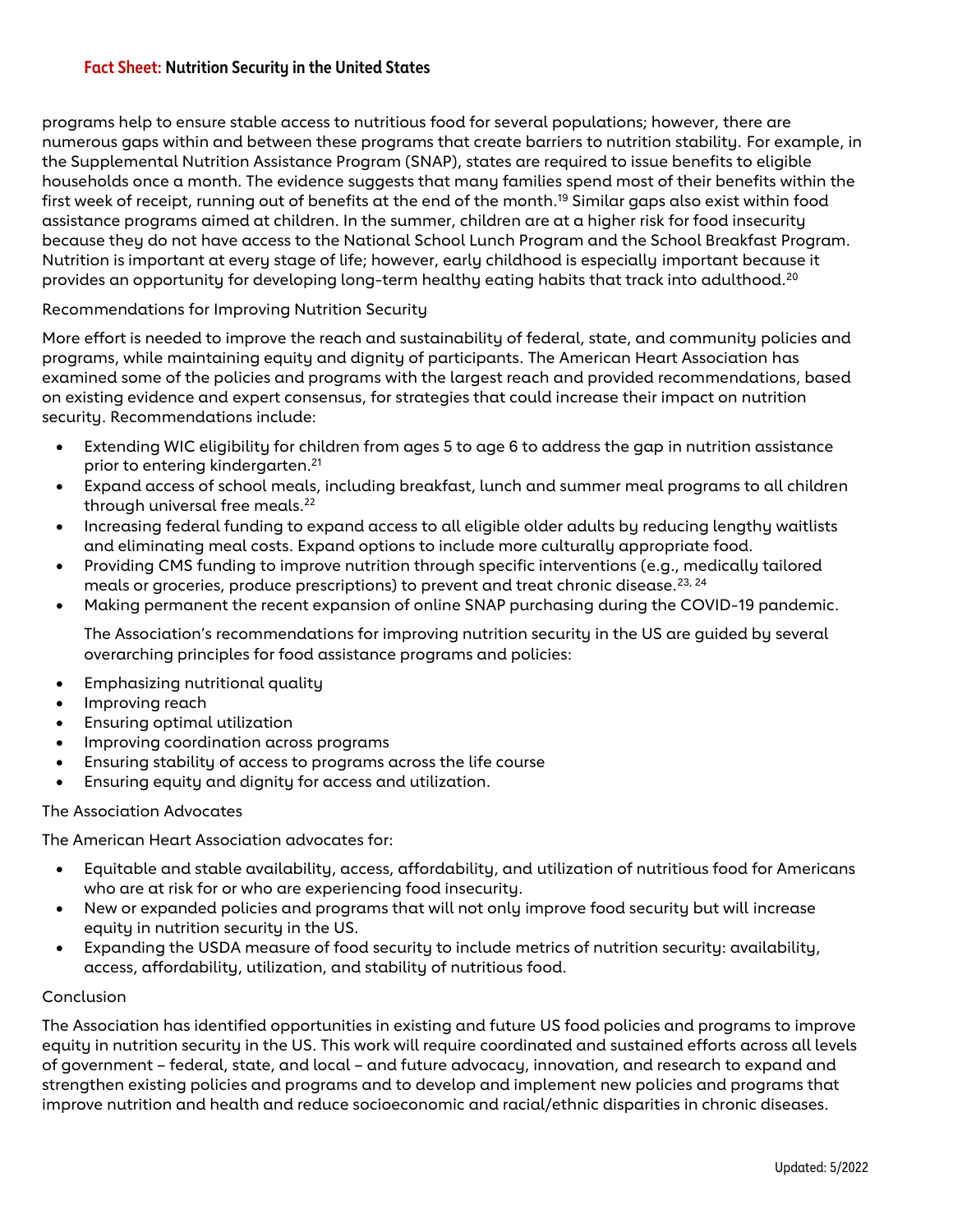#### **Fact Sheet: Nutrition Security in the United States**

#### References

1. Micha R, Peñalvo JL, Cudhea F, Imamura F, Rehm CD and Mozaffarian D. Association Between Dietary Factors and Mortality From Heart Disease, Stroke, and Type 2 Diabetes in the United States. *Jama*. 2017;317:912- 924.

2. Collaborators USBoD, Mokdad AH, Ballestros K, Echko M, Glenn S, Olsen HE, Mullany E, Lee A, Khan AR, Ahmadi A, Ferrari AJ, Kasaeian A, Werdecker A, Carter A, Zipkin B, Sartorius B, Serdar B, Sykes BL, Troeger C, Fitzmaurice C, Rehm CD, Santomauro D, Kim D, Colombara D, Schwebel DC, Tsoi D, Kolte D, Nsoesie E, Nichols E, Oren E, Charlson FJ, Patton GC, Roth GA, Hosgood HD, Whiteford HA, Kyu H, Erskine HE, Huang H, Martopullo I, Singh JA, Nachega JB, Sanabria JR, Abbas K, Ong K, Tabb K, Krohn KJ, Cornaby L, Degenhardt L, Moses M, Farvid M, Griswold M, Criqui M, Bell M, Nguyen M, Wallin M, Mirarefin M, Qorbani M, Younis M, Fullman N, Liu P, Briant P, Gona P, Havmoller R, Leung R, Kimokoti R, Bazargan-Hejazi S, Hay SI, Yadgir S, Biryukov S, Vollset SE, Alam T, Frank T, Farid T, Miller T, Vos T, Bärnighausen T, Gebrehiwot TT, Yano Y, Al-Aly Z, Mehari A, Handal A, Kandel A, Anderson B, Biroscak B, Mozaffarian D, Dorsey ER, Ding EL, Park E-K, Wagner G, Hu G, Chen H, Sunshine JE, Khubchandani J, Leasher J, Leung J, Salomon J, Unutzer J, Cahill L, Cooper L, Horino M, Brauer M, Breitborde N, Hotez P, Topor-Madry R, Soneji S, Stranges S, James S, Amrock S, Jayaraman S, Patel T, Akinyemiju T, Skirbekk V, Kinfu Y, Bhutta Z, Jonas JB and Murray CJL. The State of US Health, 1990-2016: Burden of Diseases, Injuries, and Risk Factors Among US States. *Jama*. 2018;319:1444-1472.

3. U.S. Department of Agriculture; Economic Research Service. Definitions of Food Security. 2020.

4. Mensah GA, Brown AGM and Pratt CA. Nutrition Disparities and Cardiovascular Health. *Curr Atheroscler Rep*. 2020;22:15.

5. Havranek EP, Mujahid MS, Barr DA, Blair IV, Cohen MS, Cruz-Flores S, Davey-Smith G, Dennison-Himmelfarb CR, Lauer MS, Lockwood DW, Rosal M and Yancy CW. Social Determinants of Risk and Outcomes for Cardiovascular Disease: A Scientific Statement From the American Heart Association. *Circulation*. 2015;132:873-98.

6. U.S. Department of Agriculture and U.S. Department of Health and Human Services. Dietary Guidelines for Americans, 2020-2025. 2020;9th Edition.

7. Van Horn L, Carson JA, Appel LJ, Burke LE, Economos C, Karmally W, Lancaster K, Lichtenstein AH, Johnson RK, Thomas RJ, Vos M, Wylie-Rosett J and Kris-Etherton P. Recommended Dietary Pattern to Achieve Adherence to the American Heart Association/American College of Cardiology (AHA/ACC) Guidelines: A Scientific Statement From the American Heart Association. *Circulation*. 2016;134:e505-e529.

8. Caspi CE, Sorensen G, Subramanian SV and Kawachi I. The local food environment and diet: a systematic review. *Health Place* 2012;18:1172-1187.

9. Kris-Etherton PM, Petersen KS, Velarde G, Barnard ND, Miller M, Ros E, O'Keefe JH, Williams K, Sr., Horn LV, Na M, Shay C, Douglass P, Katz DL and Freeman AM. Barriers, Opportunities, and Challenges in Addressing Disparities in Diet-Related Cardiovascular Disease in the United States. *J Am Heart Assoc*. 2020;9:e014433.

10. Rao M, Afshin A, Singh G and Mozaffarian D. Do healthier foods and diet patterns cost more than less healthy options? A systematic review and meta-analysis. *BMJ Open*. 2013;3:e004277.

11. Rhone A, Ver Ploeg M, Dickens C, WIlliams R and Breneman V. Low-Income and Low-Supermarket-Access Census Tracts, 2010‐2015. *EIB*‐*165*. 2017.

12. Adhikari S. Food Security: Pillars, Determinants and Factors Affecting It. 2018.

13. Lam MCL and Adams J. Association between home food preparation skills and behaviour, and consumption of ultra-processed foods: Cross-sectional analysis of the UK National Diet and Nutrition Survey (2008-2009). *International Journal of Behavioral Nutrition and Physical Activity*. 2017;14:68.

14. Escoto K, Laska MN, Larson N and Neumark-Sztainer D. Work hours and perceived time barriers to healthful eating among young adults. *American Journal of Health Behavior*. 2012;36:786-796.

15. Oakley AR, Nikolaus CJ, Ellison B and Nickols-Richardson SM. Food insecurity and food preparation equipment in US households: exploratory results from a cross-sectional questionnaire. *Journal of Human Nutrition and Dietetics*. 2019;32:143-151.

16. Bloom I, Edwards M, Jameson KA, Syddall HE, Dennison E, Gale CR, Baird J, Cooper C, Sayer AA and Robinson S. Influences on diet quality in older age: the importance of social factors. *Age and Aging*. 2017;46:277- 283.

17. Tucher EL, Keeney T, Cohen AJ and Thomas KS. Conceptualizing Food Insecurity Among Older Adults: Development of a Summary Indicator in the National Health and Aging Trends Study. *J Gerontol B Psychol Sci Soc Sci*. 2021;76:2063-2072.

18. Earnshaw VA and Karpyn A. Understanding stigma and food inequity: a conceptual framework to inform research, intervention, and policy. *Translational Behavioral Medicine*. 2020;10:1350-1357.